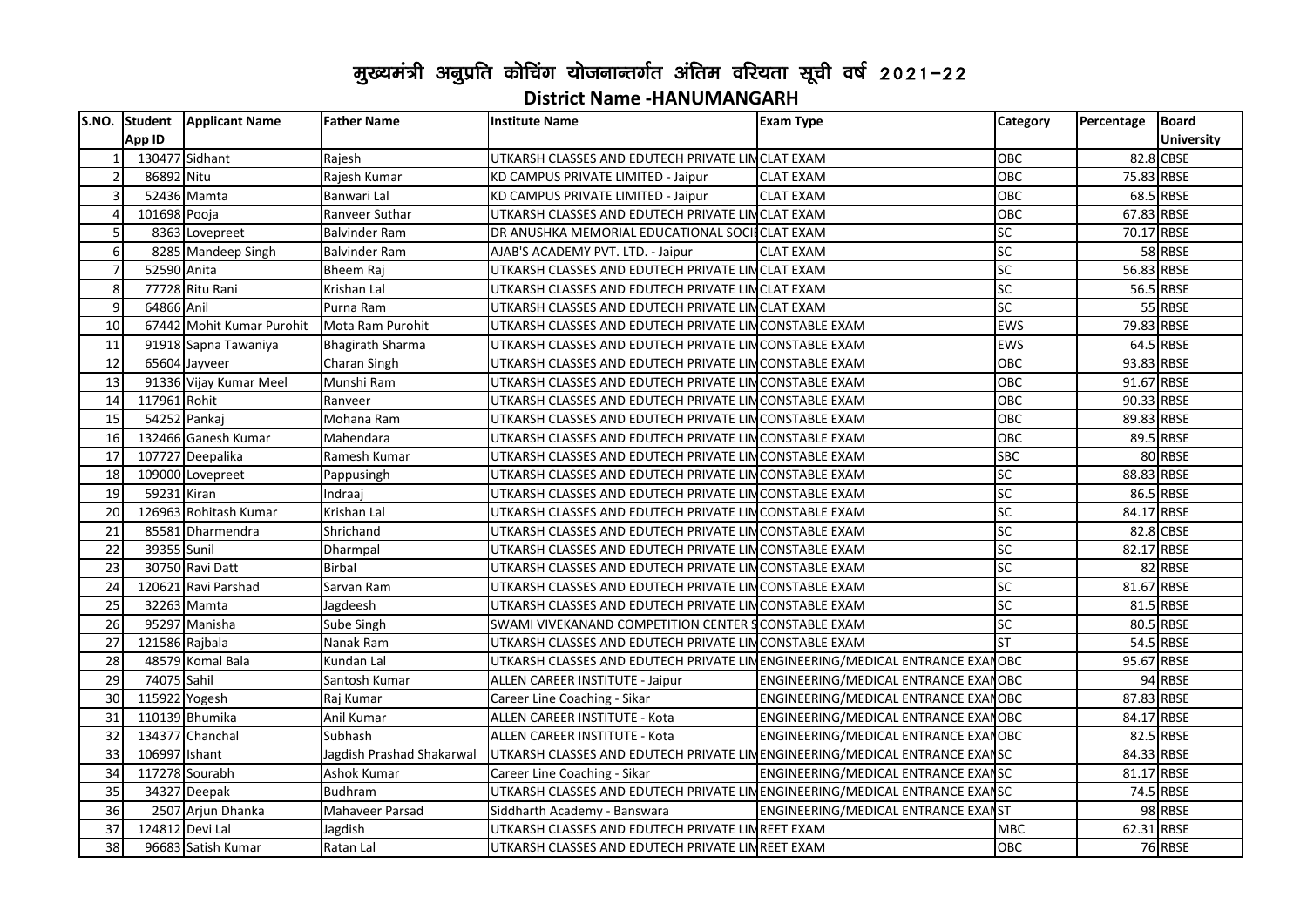| 39              |                | 106271 Ramkala             | Girdhari Lal          | UTKARSH CLASSES AND EDUTECH PRIVATE LIN REET EXAM                                      |                                        | <b>OBC</b>          |            | 75.2 RBSE  |
|-----------------|----------------|----------------------------|-----------------------|----------------------------------------------------------------------------------------|----------------------------------------|---------------------|------------|------------|
| 40              |                | 110599 Jitin Kumar         | Jaiparkash            | UTKARSH CLASSES AND EDUTECH PRIVATE LIMREET EXAM                                       |                                        | OBC                 |            | 70.4 RBSE  |
| 41              |                | 40988 Monika               | Prabhudyal            | UTKARSH CLASSES AND EDUTECH PRIVATE LIMREET EXAM                                       |                                        | OBC                 |            | 69.2 RBSE  |
| 42              | 125681 Nirmala |                            | Arjan Singh           | UTKARSH CLASSES AND EDUTECH PRIVATE LIMREET EXAM                                       |                                        | OBC                 |            | 63.2 RBSE  |
| 43              |                | 115433 Manoj Kumar         | Sahabram              | UTKARSH CLASSES AND EDUTECH PRIVATE LIMREET EXAM                                       |                                        | <b>OBC</b>          |            | 62 RBSE    |
| 44              | 27994 Jaipal   |                            | Hariram               | UTKARSH CLASSES AND EDUTECH PRIVATE LIN REET EXAM                                      |                                        | OBC                 |            | 52.8 RBSE  |
| 45              |                | 80111 Rani Kaur            | Niku Ram              | UTKARSH CLASSES AND EDUTECH PRIVATE LIMREET EXAM                                       |                                        | SC                  |            | 78.5 OTHER |
| 46              |                | 70055 Minakshi             | Omparksh              | UTKARSH CLASSES AND EDUTECH PRIVATE LIMREET EXAM                                       |                                        | SC                  |            | 77.2 RBSE  |
| 47              |                | 135947 Shyopat Ram         | Sahab Ram             | UTKARSH CLASSES AND EDUTECH PRIVATE LIMREET EXAM                                       |                                        | SC                  |            | 70.2 RBSE  |
| 48              | 126856 Sanjay  |                            | Madan Lal             | SWAMI VIVEKANAND COMPETITION CENTER SREET EXAM                                         |                                        | SC                  | 67.08 RBSE |            |
| 49              |                | 84540 Ashok Kumar          | Om Prkash             | UTKARSH CLASSES AND EDUTECH PRIVATE LIN REET EXAM                                      |                                        | SC                  |            | 63.6 RBSE  |
| 50              |                | 64261 Manju Rani           | Krishan Lal           | UTKARSH CLASSES AND EDUTECH PRIVATE LIMREET EXAM                                       |                                        | SC                  |            | 61.8 RBSE  |
| 51              |                | 119401 Mukesh Kumar        | Hansraj               | UTKARSH CLASSES AND EDUTECH PRIVATE LIMREET EXAM                                       |                                        | $\overline{SC}$     |            | 61.8 RBSE  |
| 52              |                | 133134 Diwan Singh         | Nandram               | UTKARSH CLASSES AND EDUTECH PRIVATE LINREET EXAM                                       |                                        | SC                  | 60.62 RBSE |            |
| 53              | 46848 Kiran    |                            | Sohan Lal             | PARISHKAR COACHING INSTITUTE - Jaipur                                                  | <b>REET EXAM</b>                       | SC                  |            | 58.6 RBSE  |
| 54              |                | 70316 Krishan              | Nanak Ram             | UTKARSH CLASSES AND EDUTECH PRIVATE LIMREET EXAM                                       |                                        | SC                  |            | 52.4 RBSE  |
| 55              |                | 107226 Sakuntala Kumari    | Prabhu Ram            | UTKARSH CLASSES AND EDUTECH PRIVATE LIMREET EXAM                                       |                                        | SC                  | 52.15 RBSE |            |
| 56              |                | 120709 Suman Lata          | Purn Ram              | UTKARSH CLASSES AND EDUTECH PRIVATE LINREET EXAM                                       |                                        | SC                  | 51.08 RBSE |            |
| 57              |                | 27705 Rakesh Kumar         | Indraj                | UTKARSH CLASSES AND EDUTECH PRIVATE LINREET EXAM                                       |                                        | <b>SPECIAL ABLE</b> |            | 56.2 RBSE  |
| 58              |                | 890 Bhavya Rathore         | Krishan Singh Rathore | SPRING BOARD ACADEMY - Jaipur                                                          | RPSC (RAS/SUBORDINATE SERVICES EXAIEWS |                     |            | 92.6 RBSE  |
| 59              | 10679 Sumit    |                            | Jaibir                | SPRING BOARD ACADEMY - Jaipur                                                          | RPSC (RAS/SUBORDINATE SERVICES EXAIOBC |                     |            | 98 RBSE    |
| 60              | 95182 Ajay     |                            | Vedprakash            | SPRING BOARD ACADEMY - Jaipur                                                          | RPSC (RAS/SUBORDINATE SERVICES EXA OBC |                     |            | 97.6 RBSE  |
| 61              |                | 93109 Tamanna Godara       | Surender Kumar        | SPRING BOARD ACADEMY - Jaipur                                                          | RPSC (RAS/SUBORDINATE SERVICES EXAIOBC |                     |            | 94.4 RBSE  |
| 62              |                | 118738 Vikas Kumar Meharda | Chanan Mal            | UTKARSH CLASSES AND EDUTECH PRIVATE LIMRPSC (RAS/SUBORDINATE SERVICES EXASSC           |                                        |                     |            | 91.4 RBSE  |
| 63              |                | 70704 Diwan Singh          | Ramkumar              | UTKARSH CLASSES AND EDUTECH PRIVATE LIMRPSC (RAS/SUBORDINATE SERVICES EXASSC           |                                        |                     |            | 90 RBSE    |
| 64              | 80365 Anita    |                            | Roopa Ram             | UTKARSH CLASSES AND EDUTECH PRIVATE LIMRPSC (RAS/SUBORDINATE SERVICES EXASSC           |                                        |                     |            | 89.8 OTHER |
| 65              |                | 91376 Pushpa Rani          | Sahab Ram             | UTKARSH CLASSES AND EDUTECH PRIVATE LIMRPSC (RAS/SUBORDINATE SERVICES EXASSC           |                                        |                     |            | 89.2 RBSE  |
| 66              |                | 19508 Sunil Kumar          | Chet Ram              | JAGGUKA Educational Institute - Jaipur                                                 | RPSC (RAS/SUBORDINATE SERVICES EXA SC  |                     |            | 86.8 RBSE  |
| 67              | 98457 Monti    |                            | Laxman Lal            | UTKARSH CLASSES AND EDUTECH PRIVATE LINRPSC (RAS/SUBORDINATE SERVICES EXASSC           |                                        |                     |            | 86 RBSE    |
| 68              |                | 70505 Sandeep Joshi        | Mahaveer Prasad       | UTKARSH CLASSES AND EDUTECH PRIVATE LINRPSC (RAS/SUBORDINATE SERVICES EXA SPECIAL ABLE |                                        |                     |            | 78.6 RBSE  |
| 69              |                | 14215 Neha Kanwar          | Krishan Singh Rathore | UTKARSH CLASSES AND EDUTECH PRIVATE LINRPSC (SUB-INSPECTOR/PAY LEVEL 10 &              |                                        | <b>JEWS</b>         |            | 83 RBSE    |
| 70              |                | 116009 Shalini Sharma      | Ghadsi Ram            | UTKARSH CLASSES AND EDUTECH PRIVATE LINRPSC (SUB-INSPECTOR/PAY LEVEL 10 &              |                                        | <b>JEWS</b>         |            | 81 RBSE    |
| $\overline{71}$ |                | 981 Ajay Sharma            | Rajender Prasad       | UTKARSH CLASSES AND EDUTECH PRIVATE LINRPSC (SUB-INSPECTOR/PAY LEVEL 10 &              |                                        | <b>EWS</b>          | 76.77 RBSE |            |
| $\overline{72}$ | 30073 Sarita   |                            | Krishan Lal           | Aalokan Academy - Jaipur                                                               | RPSC (SUB-INSPECTOR/PAY LEVEL 10 &     | <b>IEWS</b>         | 72.77 RBSE |            |
| 73              |                | 80735 Gajender Singh       | Ranveer Singh         | UTKARSH CLASSES AND EDUTECH PRIVATE LINRPSC (SUB-INSPECTOR/PAY LEVEL 10 &              |                                        | <b>JEWS</b>         |            | 69.2 RBSE  |
| 74              |                | 24778 Suman                | Ranveer               | UTKARSH CLASSES AND EDUTECH PRIVATE LINRPSC (SUB-INSPECTOR/PAY LEVEL 10 &              |                                        | <b>JOBC</b>         |            | 91.8 RBSE  |
| 75              |                | 129879 Sumit Kumar         | Gourishankar          | UTKARSH CLASSES AND EDUTECH PRIVATE LINRPSC (SUB-INSPECTOR/PAY LEVEL 10 &              |                                        | <b>JOBC</b>         |            | 91.4 RBSE  |
| 76              |                | 100693 Manoj Kumar         | Hanuman Singh         | UTKARSH CLASSES AND EDUTECH PRIVATE LINRPSC (SUB-INSPECTOR/PAY  LEVEL 10 &             |                                        | <b>JOBC</b>         |            | 88.8 RBSE  |
| 77              |                | 44274 Abhishek Nanda       | Harish Nanda          | UTKARSH CLASSES AND EDUTECH PRIVATE LINRPSC (SUB-INSPECTOR/PAY LEVEL 10 &              |                                        | <b>JOBC</b>         |            | 86.8 RBSE  |
| 78              | 104476 Vikash  |                            | Bhimsen               | PARISHKAR COACHING INSTITUTE - Jaipur                                                  | RPSC (SUB-INSPECTOR/PAY LEVEL 10 &     | <b>OBC</b>          |            | 86.8 RBSE  |
| 79              |                | 91062 Dharmesh             | Ramsingh              | UTKARSH CLASSES AND EDUTECH PRIVATE LIMRPSC (SUB-INSPECTOR/PAY LEVEL 10 &              |                                        | <b>SC</b>           |            | 88.8 RBSE  |
| 80              |                | 56922 Ankit Raj            | Norang Lal            | UTKARSH CLASSES AND EDUTECH PRIVATE LIMRPSC (SUB-INSPECTOR/PAY LEVEL 10 & SC           |                                        |                     |            | 88.2 RBSE  |
| 81              | 86866 Sunita   |                            | Hanuman Prasad        | UTKARSH CLASSES AND EDUTECH PRIVATE LINRPSC (SUB-INSPECTOR/PAY LEVEL 10 & SC           |                                        |                     |            | 83.6 RBSE  |